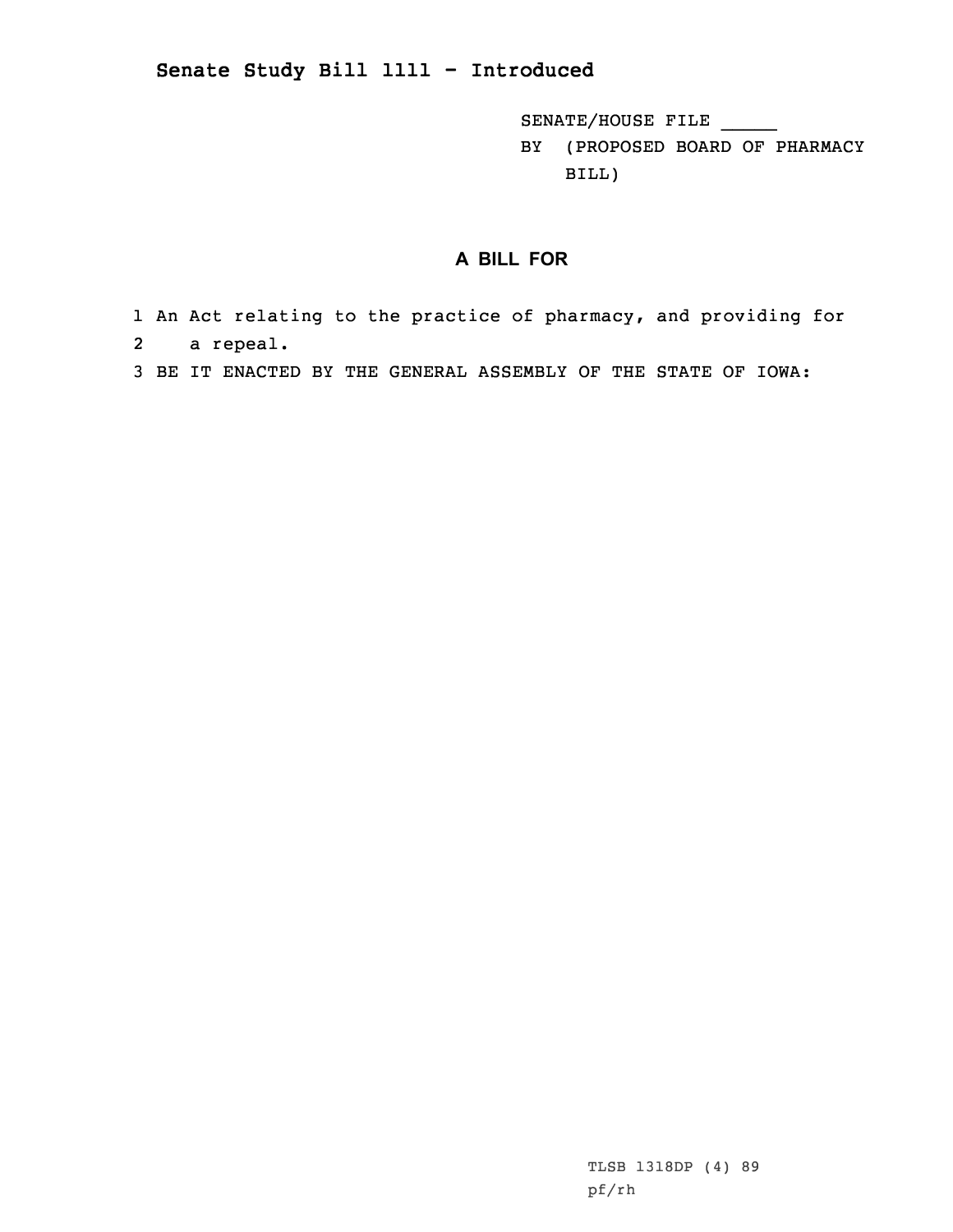1 DIVISION I 2PHARMACY TECHNICIANS AND PHARMACY SUPPORT PERSONS - REGISTRATION AND DELEGATION OF FUNCTIONS 4 Section 1. Section 147.107, subsection 2, paragraph d, Code 2021, is amended to read as follows: *d.* <sup>A</sup> pharmacist who dispenses prescription drugs, including but not limited to controlled substances, for human use, may delegate nonjudgmental dispensing functions only when verification of the accuracy and completeness of the dispensing is determined by the pharmacist in the pharmacist's physical presence. The pharmacist's verification of the accuracy of the prescription drug dispensed shall not be required when verified by <sup>a</sup> certified pharmacy technician in <sup>a</sup> technician product 14 verification program <del>or a tech-check-tech program</del> as defined in [section](https://www.legis.iowa.gov/docs/code/2021/155A.3.pdf) 155A.3. The pharmacist's physical presence shall not be required when the pharmacist is remotely supervising 17 pharmacy personnel operating in an approved a licensed telepharmacy site or when utilizing an automated dispensing system that utilizes an internal quality control assurance plan. When utilizing <sup>a</sup> technician product verification program 21 <del>or tech-check-tech program</del>, or when remotely supervising 22 pharmacy personnel operating at an approved a licensed telepharmacy site, the pharmacist shall utilize an internal quality control assurance plan, in accordance with rules adopted by the board of pharmacy, that ensures accuracy for dispensing. Automated dispensing verification, technician product verification, and telepharmacy practice accuracy and completeness remains the responsibility of the pharmacist and shall be determined in accordance with rules adopted by the board of pharmacy.

31 Sec. 2. Section 155A.3, Code 2021, is amended by adding the 32 following new subsection:

<sup>33</sup> NEW SUBSECTION. 35A. *"Pharmacy support person"* means 34 <sup>a</sup> person, other than <sup>a</sup> licensed pharmacist, <sup>a</sup> registered 35 pharmacist-intern, or <sup>a</sup> registered pharmacy technician, who

-1-

LSB 1318DP (4) 89 pf/rh 1/5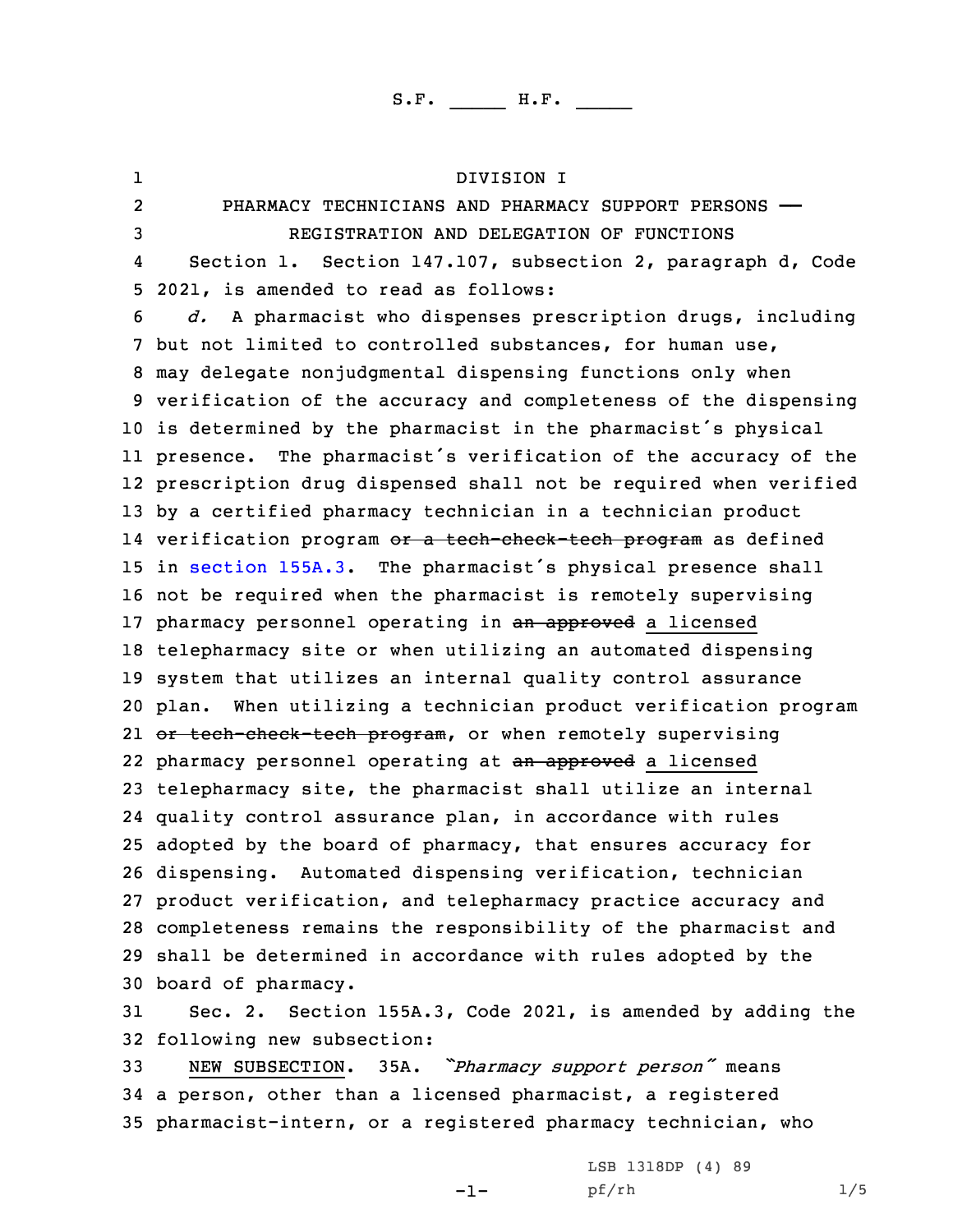1 may perform nontechnical duties assigned by <sup>a</sup> supervising 2 pharmacist under the pharmacist's responsibility and 3 supervision.

4 Sec. 3. Section 155A.3, subsection 46, Code 2021, is amended 5 by striking the subsection.

6 Sec. 4. Section 155A.6A, subsections 3 and 4, Code 2021, are 7 amended to read as follows:

 3. <sup>A</sup> person who is in the process of acquiring national certification as <sup>a</sup> pharmacy technician and who is in training to become <sup>a</sup> pharmacy technician shall register with the board ll as a pharmacy technician. <del>The registration shall be issued for</del> <sup>a</sup> period not to exceed one year and shall not be renewable. 4. The board shall adopt rules in accordance with chapter 17A on matters pertaining to pharmacy technician registration, application, forms, renewals, fees, termination 16 of registration, tech-check-tech programs, technician product verification programs, national certification, training, and any other relevant matters.

19 Sec. 5. Section 155A.33, Code 2021, is amended to read as

20 follows:

21**155A.33 Delegation of technical functions.**

22 <sup>A</sup> pharmacist may delegate any technical dispensing functions 23 to pharmacy technicians and any nontechnical functions to 24 pharmacy support persons, but only if the pharmacist is 25 physically present available to verify the accuracy and 26 completeness provide professional oversight of the patient's 27 prescription prior to the delivery of the prescription to the 28 patient or the patient's representative delegated functions 29 performed by the pharmacy technician or pharmacy support 30 person. However, the physical presence requirement does not 31 apply when <sup>a</sup> pharmacist is utilizing an automated dispensing 32 system or a technician product verification program or when 33 <sup>a</sup> pharmacist is remotely supervising <sup>a</sup> certified pharmacy 34 technician practicing at <sup>a</sup> telepharmacy site approved by 35 the board. When using an automated dispensing system or a

LSB 1318DP (4) 89

-2-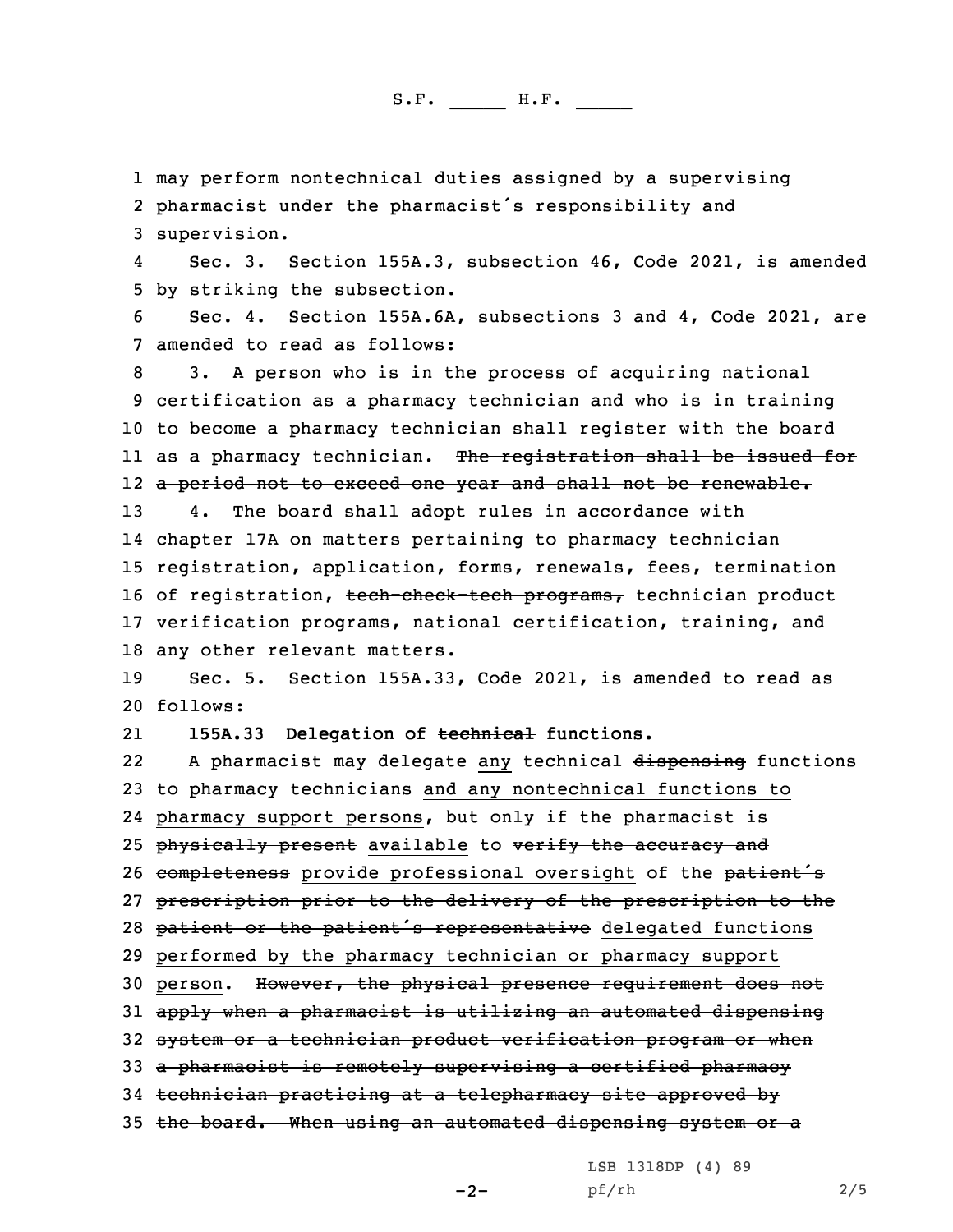technician product verification program, or when remotely supervising <sup>a</sup> certified pharmacy technician practicing at an approved telepharmacy site, the pharmacist shall utilize an internal quality control assurance plan that ensures 5 accuracy for dispensing. Verification of automated dispensing, technician product verification, and telepharmacy practice accuracy and completeness remains the responsibility of the pharmacist and shall be determined in accordance with rules adopted by the board. DIVISION II 11 OUTSOURCING FACILITY LICENSE 12 Sec. 6. Section 155A.13C, subsection 1, Code 2021, is amended by adding the following new paragraph: 14 NEW PARAGRAPH. *e.* Submit evidence of <sup>a</sup> satisfactory inspection conducted by the home state regulatory authority or an entity approved by the board in the two-year period immediately preceding the application which demonstrates compliance with current good manufacturing practices. In addition, the applicant shall submit evidence of correction of all deficiencies discovered in such inspections and evidence of compliance with all directives from the home state regulatory authority or entity approved by the board. The board may recover from an outsourcing facility, prior to the issuance of <sup>a</sup> license or license renewal, the costs associated with conducting an inspection by or on behalf of the board for purposes of satisfying the requirements of this paragraph. DIVISION III INFORMATION SHARING Sec. 7. Section 155A.45, Code 2021, is amended to read as 30 follows: **155A.45 Inspection reports Reports —— disclosure.** 1. Notwithstanding section 272C.6, [subsection](https://www.legis.iowa.gov/docs/code/2021/272C.6.pdf) 4, paragraph *"a"*, an inspection report in possession of the board, regardless of whether the report is based on <sup>a</sup> routine inspection or an inspection prompted by one or more complaints, may be disclosed

 $-3-$ 

LSB 1318DP (4) 89 pf/rh 3/5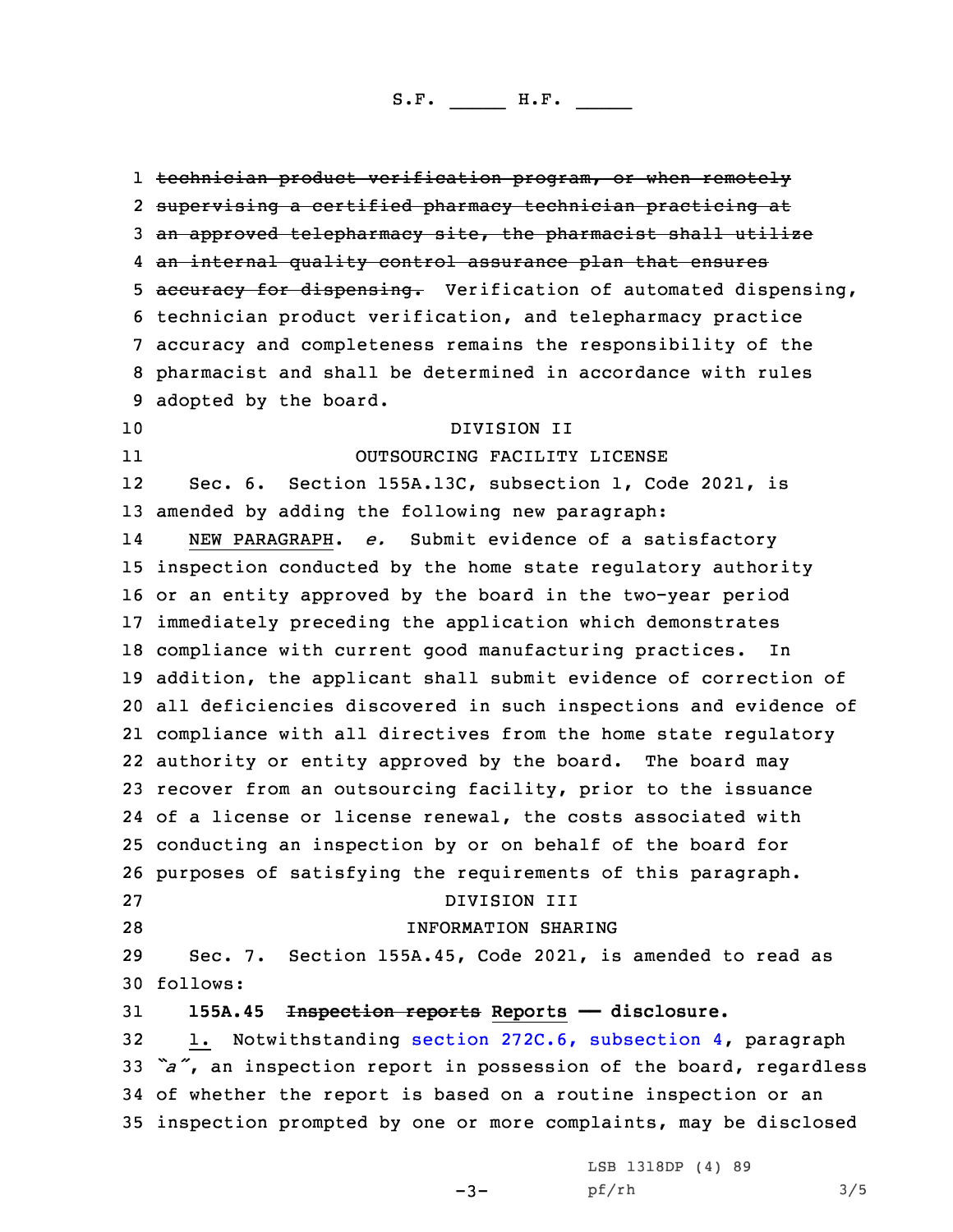1 to the national association of boards of pharmacy's inspection 2 network.

 2. Notwithstanding section 272C.6, subsection 4, paragraph *"a"*, any complaints, investigative information, or data collected pertaining to compounded human drug products may be disclosed to the United States food and drug administration, including through the use of an information sharing network, in order to comply with any memorandum of understanding with the United States food and drug administration. DIVISION IV 11 PHARMACY PILOT OR DEMONSTRATION RESEARCH PROJECTS 12 Sec. 8. NEW SECTION. **155A.47 Pilot or demonstration research projects.** 14 1. Notwithstanding any provision of section 147.107, subsection 2, or section 155A.33 to the contrary, the board may approve <sup>a</sup> pilot or demonstration research project of innovative applications in the practice of pharmacy to provide enhanced patient care. 2. The board shall adopt rules pursuant to chapter 17A for application for and approval of such projects. The rules may include exceptions to any existing rules under the purview 22 of the board as necessary for completion of the project, limited to the duration of the project. The board may approve <sup>a</sup> project for no more than eighteen months. The board may extend or renew <sup>a</sup> project in accordance with board rules. All projects shall comply with the rules adopted for such projects. 3. The board shall not approve any project that expands the practice of pharmacy as defined in section 155A.3. Sec. 9. REPEAL. 2011 Iowa Acts, chapter 63, section 36, is repealed. EXPLANATION **The inclusion of this explanation does not constitute agreement with**

<sup>33</sup> **the explanation's substance by the members of the general assembly.**

- 34 This bill relates to pharmacy practice.
- 35 Division I of the bill eliminates the tech-check-tech

 $-4-$ 

LSB 1318DP (4) 89 pf/rh 4/5